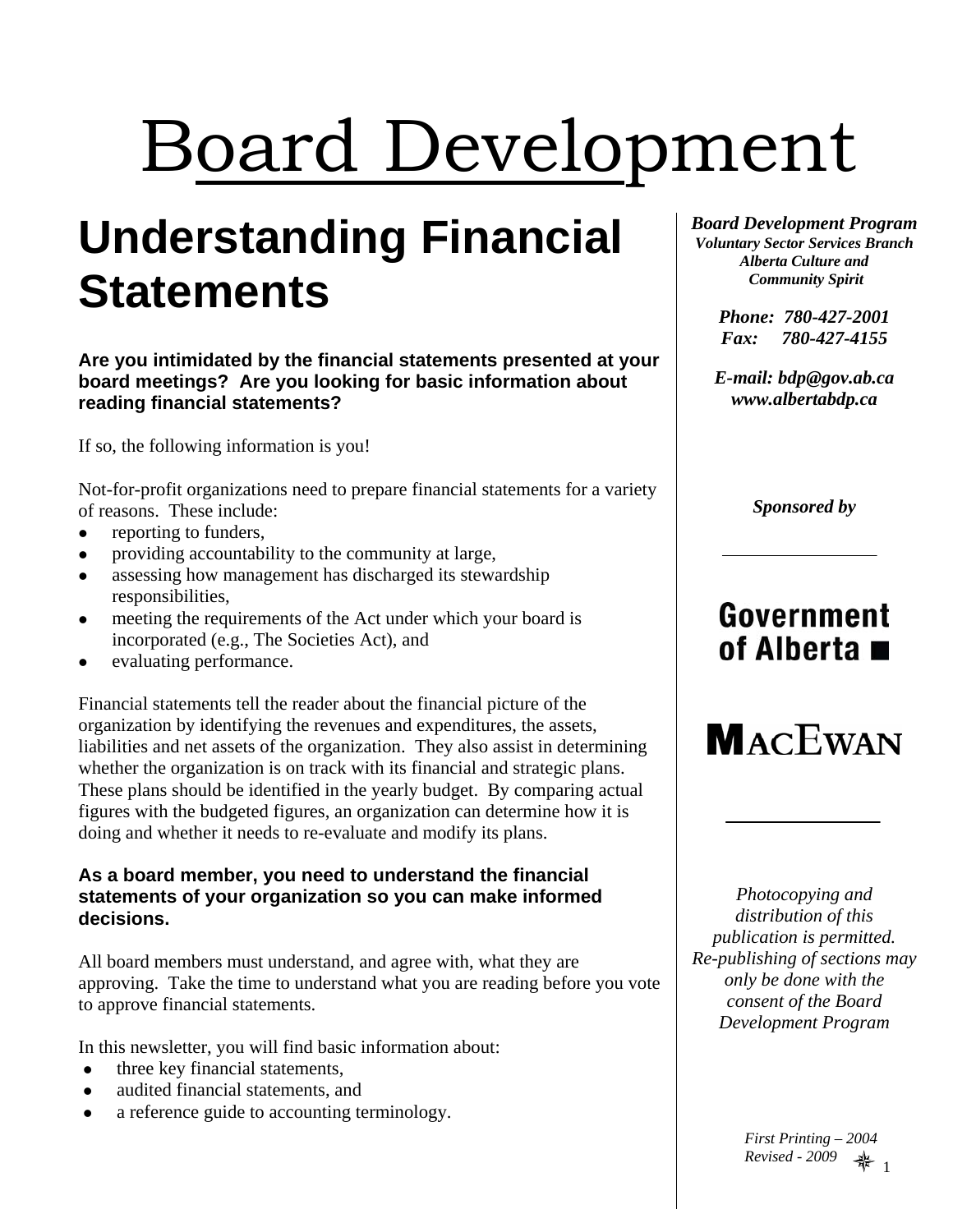*The Statement of Operations is sometimes known as:* 

- <sup>z</sup> *Statement of Revenues and Expenses*
- <sup>z</sup> *Revenue and Expenditures Statement*
- <sup>z</sup> *Operating Statement*
- <sup>z</sup> *Profit and Loss Statement*
- <sup>z</sup> *Income and Expense Statement.*

#### *Good record keeping is essential to good financial statement preparation and presentation. Books and records must be kept in a secure location so that they can be referred to should the need arise in the future. Books and records may need to be provided to the government or funders to verify reported information.*

## **A. Three Key Financial Statements**

They are:

- 1. Statement of Operations
- 2. Statement of Financial Position
- 3. Statement of Changes in Net Assets

## **1. Statement of Operations**

An example of this statement is provided in Table 1 on page 3. This statement always summarizes revenue and expense items. The statement shows where revenue comes from and how much you had left (surplus) or were short (deficit). In the case of a deficit, the negative number should be indicated in parentheses (see the example below). The surplus or deficit is used to increase or decrease the total net assets, a figure that appears on your Statement of Financial Position.

#### **Revenues minus Expenses = Surplus or Deficit or Zero Balance**

For example:

|                 | <b>Surplus</b> | <b>Deficit</b> | <b>Zero Balance</b> |
|-----------------|----------------|----------------|---------------------|
|                 | 4,000          | \$ (3,000)     |                     |
| <b>Expenses</b> | 96,000         | 103,000        | 100,000             |
| Revenue         | \$100,000      | \$100,000      | \$100,000           |
|                 |                |                |                     |

Revenues are money that comes into the organization through grants, donations, interest, fees for service, membership fees, fundraising and

Expenses are amounts paid out by the organization as a cost of operating the organization. Examples of expense items are insurance, salaries, program related costs, fundraising costs, rent and utilities.

Revenue (or expense) items are grouped together and summarized by like categories. This is done to reduce the number of items listed on the statement. It is important that, for comparative purposes, the groupings remain consistent from year to year.

other sources of income.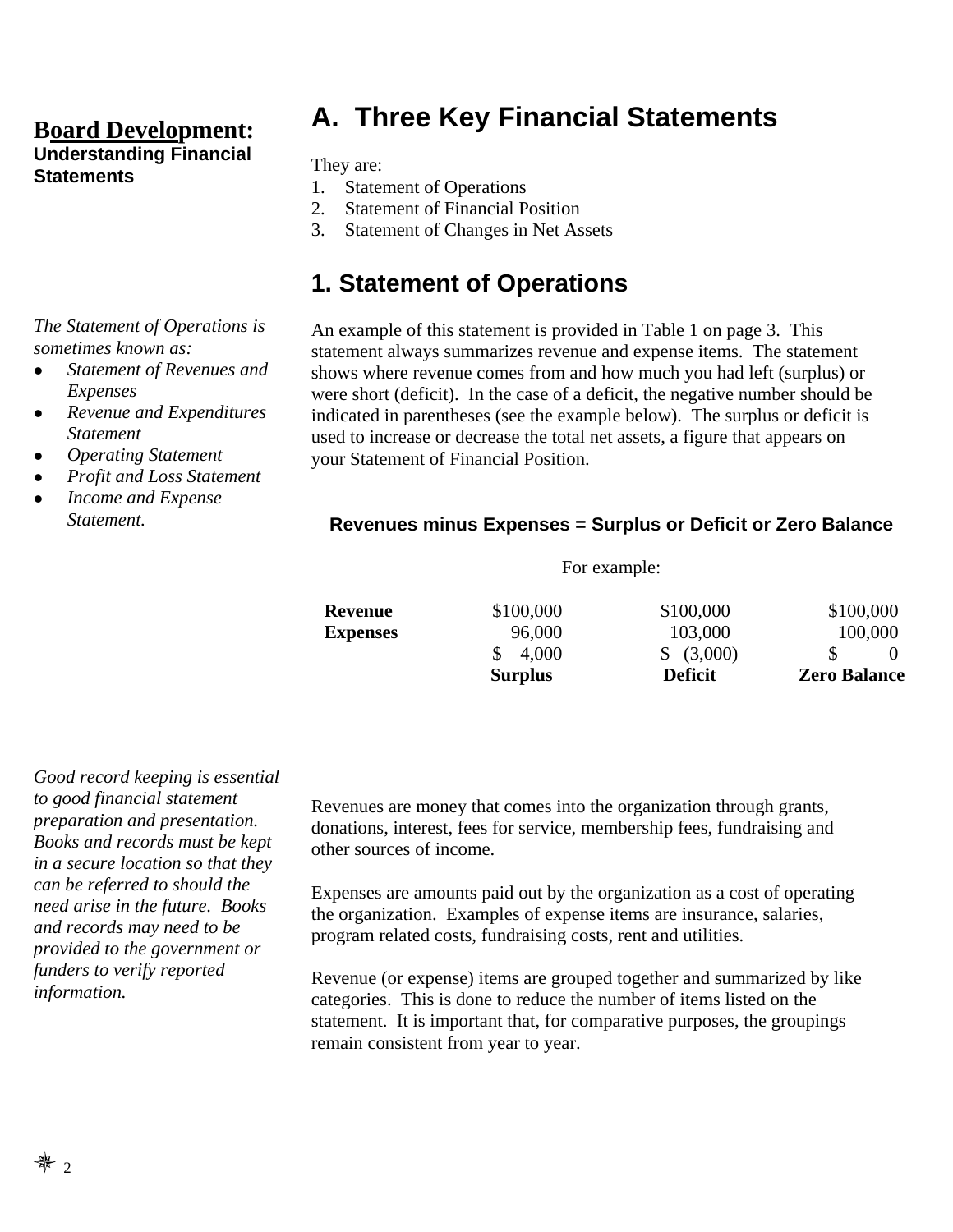Annually, this statement is prepared indicating all revenue and expense items for the full year of operations. The prior year's figures are presented for comparative purposes (see Table 1).

| <b>Table 1</b><br>XYZ Not-for-Profit Organization<br><b>Statement of Operations</b><br>For the Year Ended March 31, 2004 |                         |              |  |  |  |
|--------------------------------------------------------------------------------------------------------------------------|-------------------------|--------------|--|--|--|
|                                                                                                                          | 2004                    | 2003         |  |  |  |
| <b>Revenues</b>                                                                                                          |                         |              |  |  |  |
| Grants & Donations                                                                                                       | 103,135<br>$\mathbb{S}$ | 85,000<br>\$ |  |  |  |
| Memberships                                                                                                              | 300                     | 250          |  |  |  |
| Raffles                                                                                                                  | 150                     | 125          |  |  |  |
| <b>Total Revenue</b>                                                                                                     | 103,585                 | 85,375       |  |  |  |
| <b>Expenses</b>                                                                                                          |                         |              |  |  |  |
| Salaries & Benefits                                                                                                      | 66,585                  | 55,000       |  |  |  |
| Rent                                                                                                                     | 12,000                  | 10,000       |  |  |  |
| Materials & Services                                                                                                     | 16,500                  | 8,000        |  |  |  |
| <b>Utilities</b>                                                                                                         | 3,500                   | 3,000        |  |  |  |
| <b>Total Expenses</b>                                                                                                    | <u>98,585</u>           | 76,000       |  |  |  |
| <b>Excess of Revenues over</b><br><b>Expenses</b>                                                                        | 5,000                   | 9.375        |  |  |  |

The Statement of Operations should also be prepared monthly for the board. The board then compares the figures in the statement to the approved budget. The statement indicates what revenue has been received and what expenses have been paid.

Revenue and expense items are shown for the period (e.g. monthly) and for the year-to-date. Year-to-date figures include all revenue and expense items paid from the start of the fiscal period to the end of the current period. For example, a monthly statement for the board would include a column for the current month as well as a separate column showing the totals for revenues and expenses up to this point in time.

A variance report is sometimes prepared showing the difference between budgeted amounts and actual amounts. This provides additional easy-to-read information for the board.

#### **Board Development: Understanding Financial Statements**

*"The budget is a working document which reflects the joint planning effort of many people." Financial Responsibilities of Not-for-Profit Boards*

*"… The board then ensures that the financial operations of the organization are being appropriately recorded, regularly reported and periodically cross-checked." Financial Responsibilities of Not-for-Profit Boards*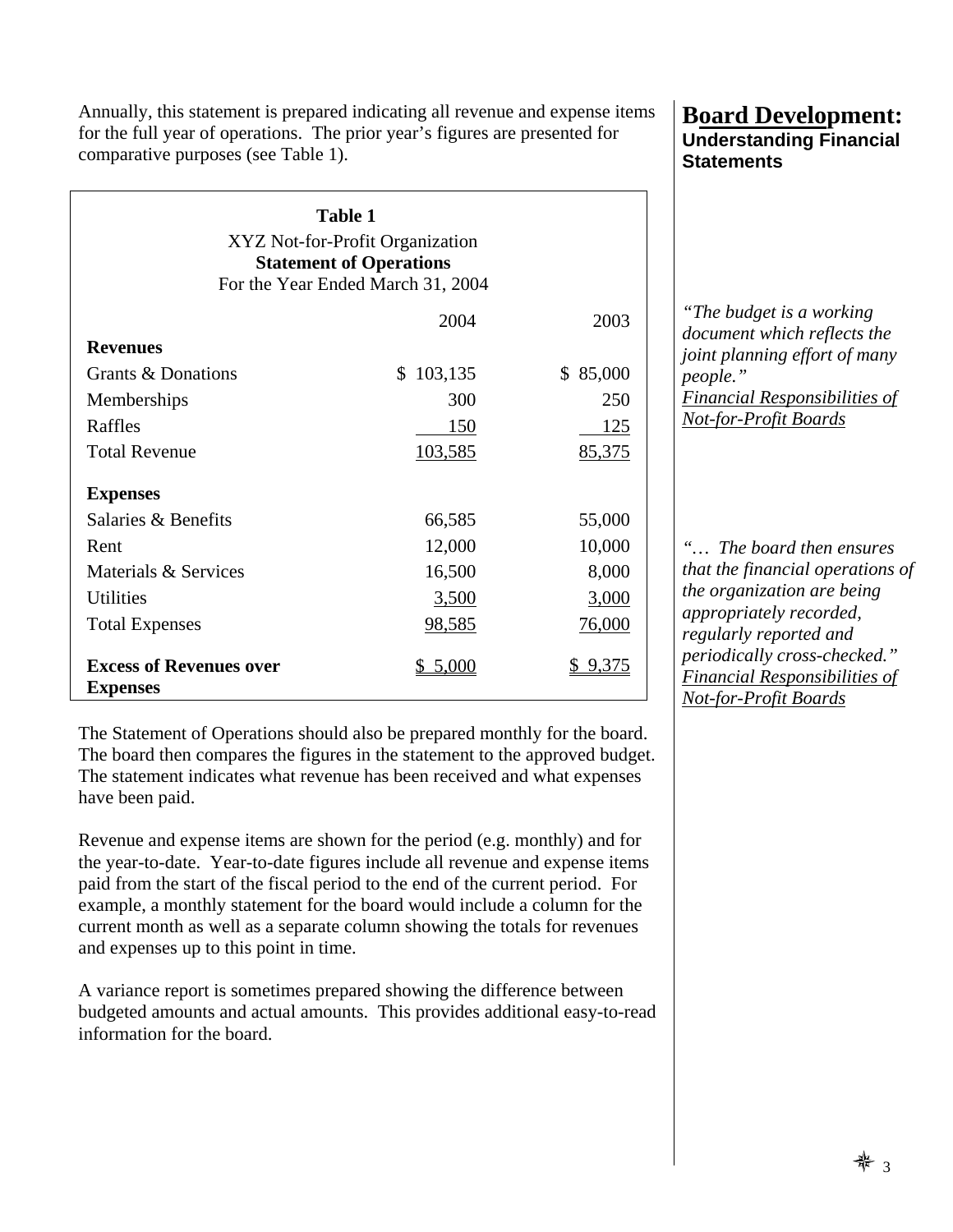*The Statement of Financial Position is sometimes referred to as the Balance Sheet.* 

*The board ensures that financial policies are in place so that they can assist the board in making financial decisions. Typical policies might cover the budget preparation process and approval, signing authority for the organization and petty cash guidelines.* 

## **2. Statement of Financial Position**

The Statement of Financial Position reflects the balances of the asset, liability, and net asset accounts at a set point in time. It reflects what an organization owns and owes.

| Table 2                                                                                           |          |           |  |  |  |  |
|---------------------------------------------------------------------------------------------------|----------|-----------|--|--|--|--|
| XYZ Not-for-Profit Organization<br><b>Statement of Financial Position</b><br>As at March 31, 2004 |          |           |  |  |  |  |
|                                                                                                   | 2004     | 2003      |  |  |  |  |
| <b>Current Assets</b>                                                                             |          |           |  |  |  |  |
| Cash                                                                                              | \$15,000 | \$13,000  |  |  |  |  |
| <b>Accounts Receivable</b>                                                                        | 9,000    | 6,000     |  |  |  |  |
| <b>Total Assets</b>                                                                               | \$24,000 | \$ 19,000 |  |  |  |  |
| <b>Current Liabilities</b>                                                                        |          |           |  |  |  |  |
| Payroll Payable                                                                                   | \$1500   | \$1250    |  |  |  |  |
| <b>Accounts Payable</b>                                                                           | 500      | 750       |  |  |  |  |
| <b>Total Liabilities</b>                                                                          | 2,000    | 2,000     |  |  |  |  |
| <b>Net Assets</b>                                                                                 | 22,000   | 17,000    |  |  |  |  |
|                                                                                                   |          |           |  |  |  |  |

Components of this statement include current assets, depreciable assets, other assets, current liabilities, long-term liabilities and finally, the net assets. Unlike the Statement of Operations which reflects the total revenues and expenses over a finite period of time, the Statement of Financial Position reflects the cumulative value of the assets, liabilities and net assets at a set point in time.

The Statement of Financial Position is always prepared at year-end and may be provided monthly to the board.

#### **An asset is something that is owned by or is owed to the organization**.

An example of an asset would be a building that is owned by the organization. Another asset category is cash. Accounts Receivable is a current asset that can reasonably be expected to turn into cash within one year. Capital assets include items such as buildings and vehicles. These assets are depreciated (amortized) over time and the net value is reflected in the statement. Details are provided in the notes to the financial statements.

**A liability is something that is owed by the organization** such as accounts payable, a bank loan or mortgage on a building. Liabilities are debts that are yet to be paid. Liabilities can either be short term or long term in nature.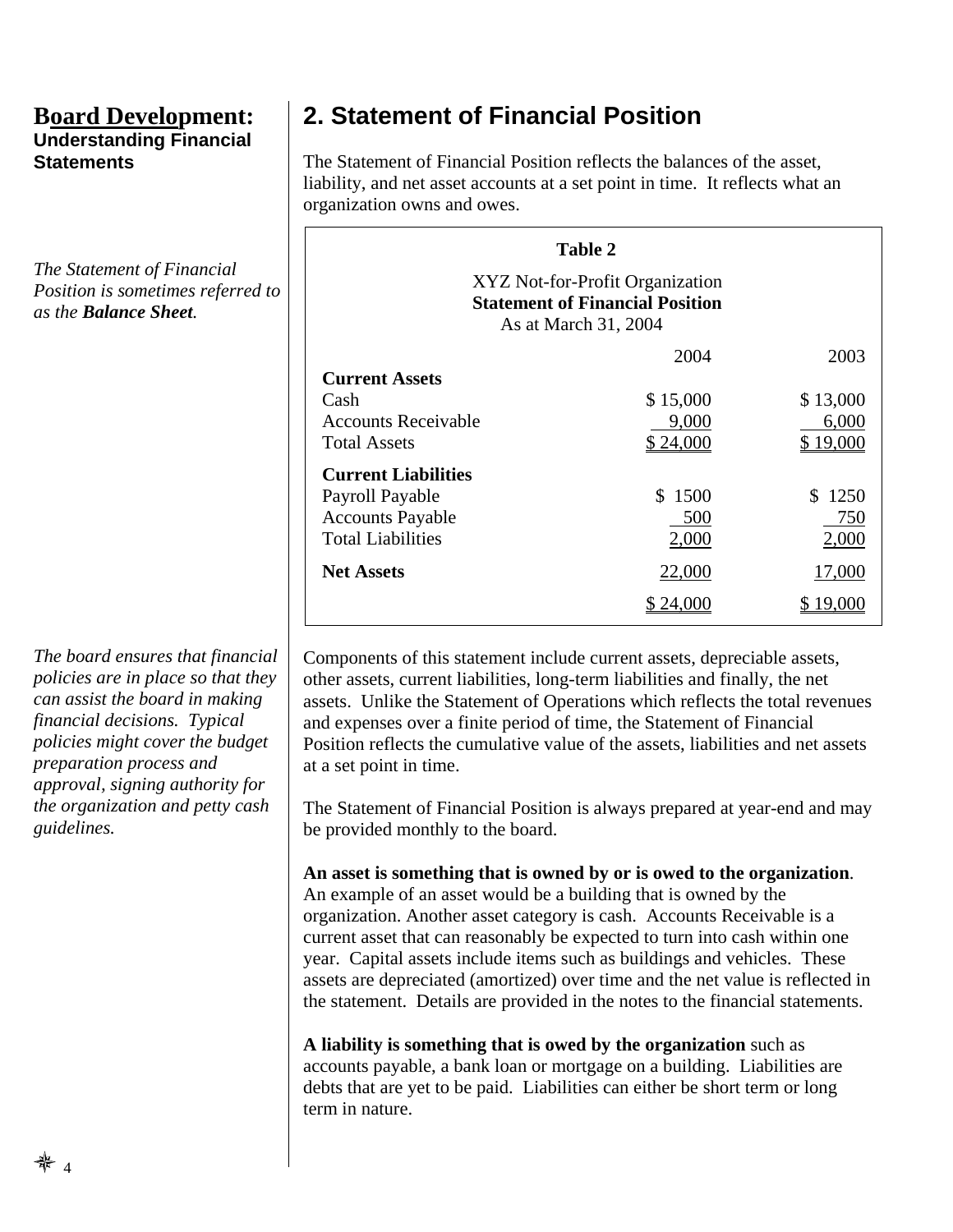A short term liability is also known as a current liability and is paid out within a year or less, whereas a long term liability such as a mortgage is paid out over a number of years.

Net assets are the residual of total assets less total liabilities. Another way of saying this is:

#### **Assets minus Liabilities = Net Assets**

Using the numbers from the statement for the year 2004 (see Table 2), we can see that:

 $$ 24,000 - $2,000 = $22,000$ 

The Statement of Operations and the Statement of Financial Position are linked. At the end of each fiscal year, any surplus or deficit is included in the net asset account on the Statement of Financial Position (Table 2).

A surplus will increase the accumulated balance of net assets and a deficit will decrease the accumulated balance of net assets. The net asset account then reflects the accumulated surplus or deficit over a period of time. Any restrictions on the use of the net assets must be identified.

## **3. Statement of Changes in Net Assets**

The Statement of Changes in Net Assets reconciles the balance of the net asset account at the beginning of the year with the balance at the end of the year. Figures for the prior year are shown for comparative purposes.

| Table 3                                                                                                           |          |       |  |  |  |
|-------------------------------------------------------------------------------------------------------------------|----------|-------|--|--|--|
| XYZ Not-for-Profit Organization<br><b>Statement of Changes in Net Assets</b><br>For the year Ended March 31, 2004 |          |       |  |  |  |
|                                                                                                                   | 2004     | 2003  |  |  |  |
| Balance at the beginning of the<br>year<br>Surplus of revenue over                                                | \$17,000 | 7,625 |  |  |  |
| expenditures<br>Balance at the end of the year                                                                    | 5,000    | 9,375 |  |  |  |

This statement identifies any restrictions to this account and starts with the balance at the beginning of the year. In its simplest form, the changes will reflect the surplus or deficit of revenue over expenditures.

#### **Board Development: Understanding Financial Statements**

#### *Notes to Financial Statements*

*Items may appear as notes to financial statements to explain amounts shown in the financial statements or to identify significant accounting policies.* 

*The Statement of Changes in Net Assets is sometimes known as the Statement of Changes in Fund Balances.*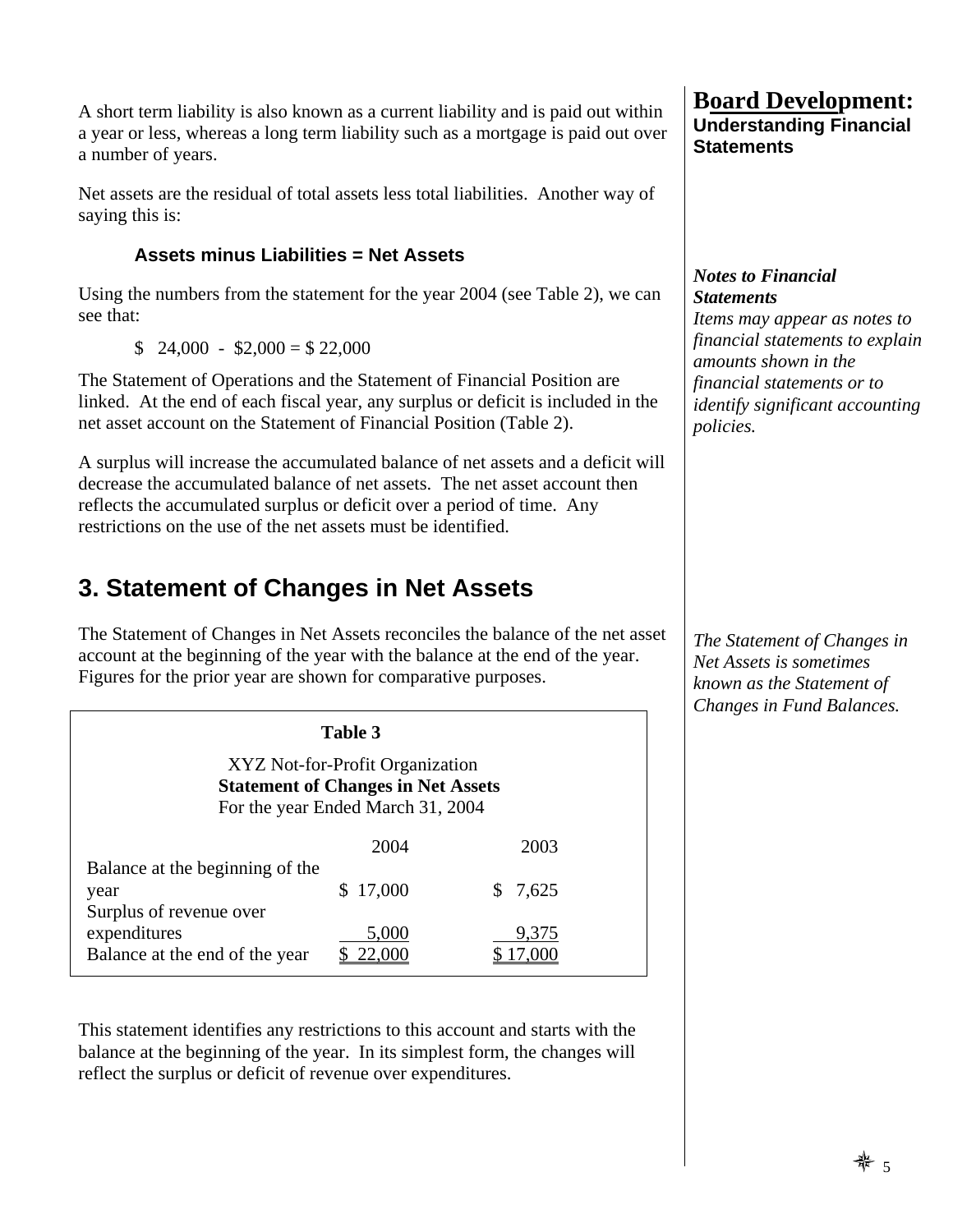*Another statement that is sometimes prepared is a Statement of Cash Flows. It provides information on the sources and uses of cash, and reflects the total changes in cash for the period.* 

*Most not-for-profit organizations are incorporated under the Societies Act. If your organization is incorporated in a different way, there may be different requirements for audited statements.* 

## **B. Audited Financial Statements**

An audit of a not-for-profit organization is most often conducted by a professional accountant in accordance with generally accepted auditing principles. This then meets the criteria for 'audited financial statements'.

The auditor examines financial records and provides an opinion on whether those statements are a fair representation of the financial position of the organization.

An **unqualified opinion** states that the auditor has had access to all the information and that the statements are presented in accordance with generally accepted accounting principles (GAAP). A **qualified opinion** may result if it has not been possible for the auditor to verify all information or when the records and statements are not in accordance with GAAP.

It is common for the auditor to make a statement that it has not been possible to determine if all revenues have been included.

A **review engagement** is not an audit. It is less expensive and less detailed. It does not provide the same level of assurance as an audit by a professional accountant and does not satisfy the requirement for an "audited financial statement."

Some small organizations appoint two people, without signing authority, to audit the accounts of the society by reviewing a sample of transactions to determine whether policies have been followed and to review the accuracy of the transactions.

What is necessary? It depends on the requirements of the funders, government requirements, policies established or bylaws of the organization. Some not-for-profit organizations require that a yearly audit be conducted by a professional accountant.

**Note:** The Societies Act of Alberta states that an incorporated society must present, at its annual general meeting, a financial statement of income, disbursements, assets and liabilities, signed by the society's auditor (Section 25 of the Societies Act). In addition, a society will make an annual return to the Registrar that includes the audited financial statement presented at the last annual general meeting of the society (Section 26 of the Societies Act). The audited financial statements that must accompany the annual return need not be audited by a professional accountant unless a) the bylaws of the society so require, or b) a fee is being charged to perform the audit. (Alberta Regulation 122/2000, Societies Act 1(4)).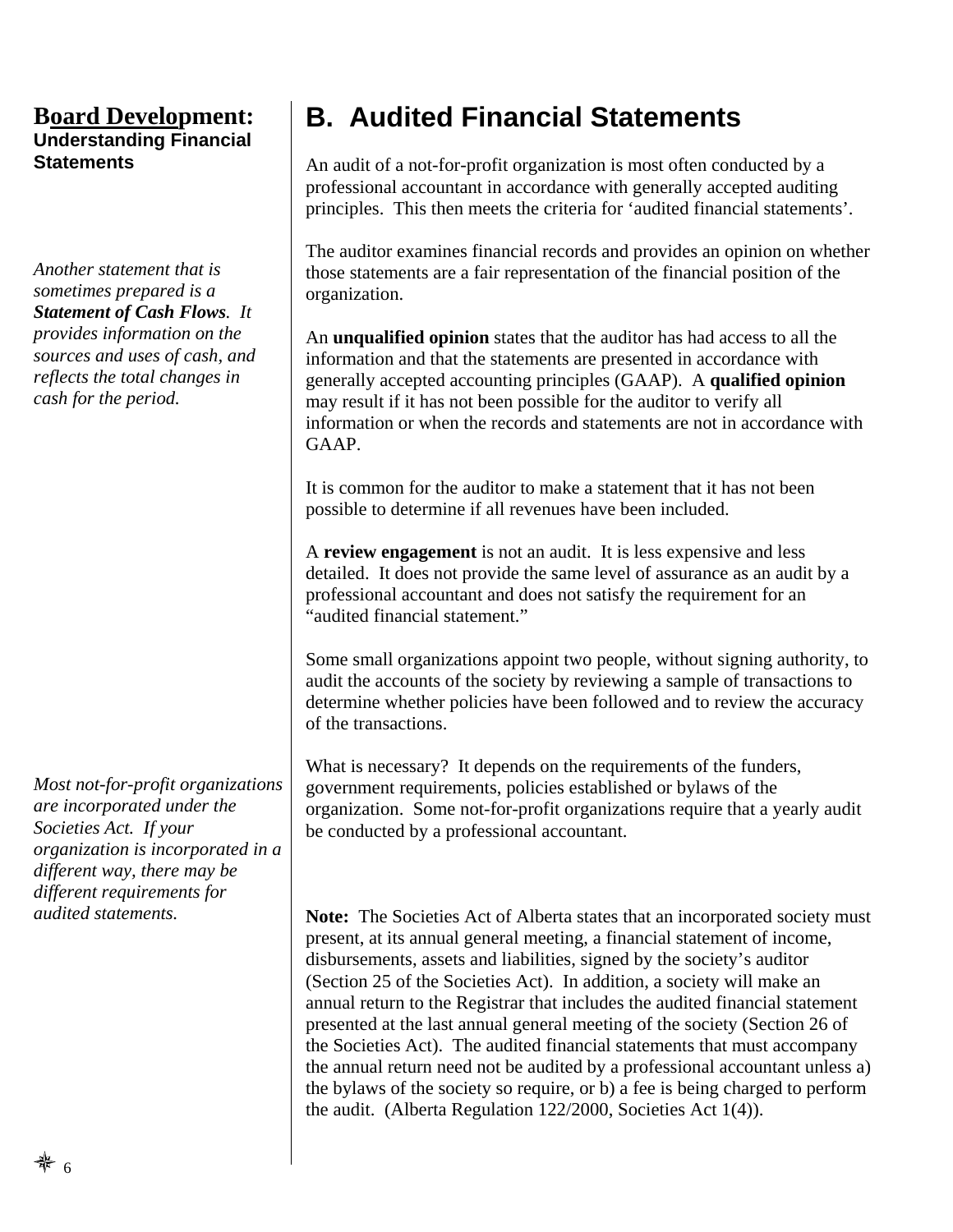# **A reminder….**

Board members may be personally liable if they do not fulfill their responsibilities and this includes reading and understanding financial statements and financial policies.

The board is responsible for the overall operations of the organization. Board members need to know how to read and interpret financial statements. They also need to know and understand all financial policies established by the organization.

Board members need to ensure that funds are spent in accordance with the board objectives. They share equally in carrying out the mandate of an organization by:

- attending and participating in board and committee meetings,
- approving the budget and financial policies,
- reviewing and approving financial statements, and
- ensuring that funds are used for the purpose intended.

Financial responsibilities do not have to be overwhelming if you:

- understand that the board has the ultimate responsibility for governance,
- understand the legislative requirements,
- $\bullet$  have good financial policies in place,
- know the roles and responsibilities within the organization,
- seek professional help when needed,
- have board members who take their financial responsibilities seriously,
- have an approved budget in place and monitor it, and
- take the time to read and understand the financial statements!

**You can do it!** 

**Something to think about…**

"The bylaws of your organization must state who keeps the financial records for the society. You **must** keep the financial records and books properly. Failure to do this causes major problems for societies. Poorly kept or improper books create suspicion, even if there has been no fraud or stolen funds. Nothing destroys a society more than the idea that it does not have control of its finances."

Financial Responsibilities of Not-for-Profit Boards Workbook

#### **Board Development: Understanding Financial Statements**

*The board is responsible for approving all financial policies, although it may delegate some duties to a Finance Committee or Treasurer.* 

*About the Author:* 

*Linda Thorne is a Certified General Accountant and graduate instructor of the Board Development Program.*